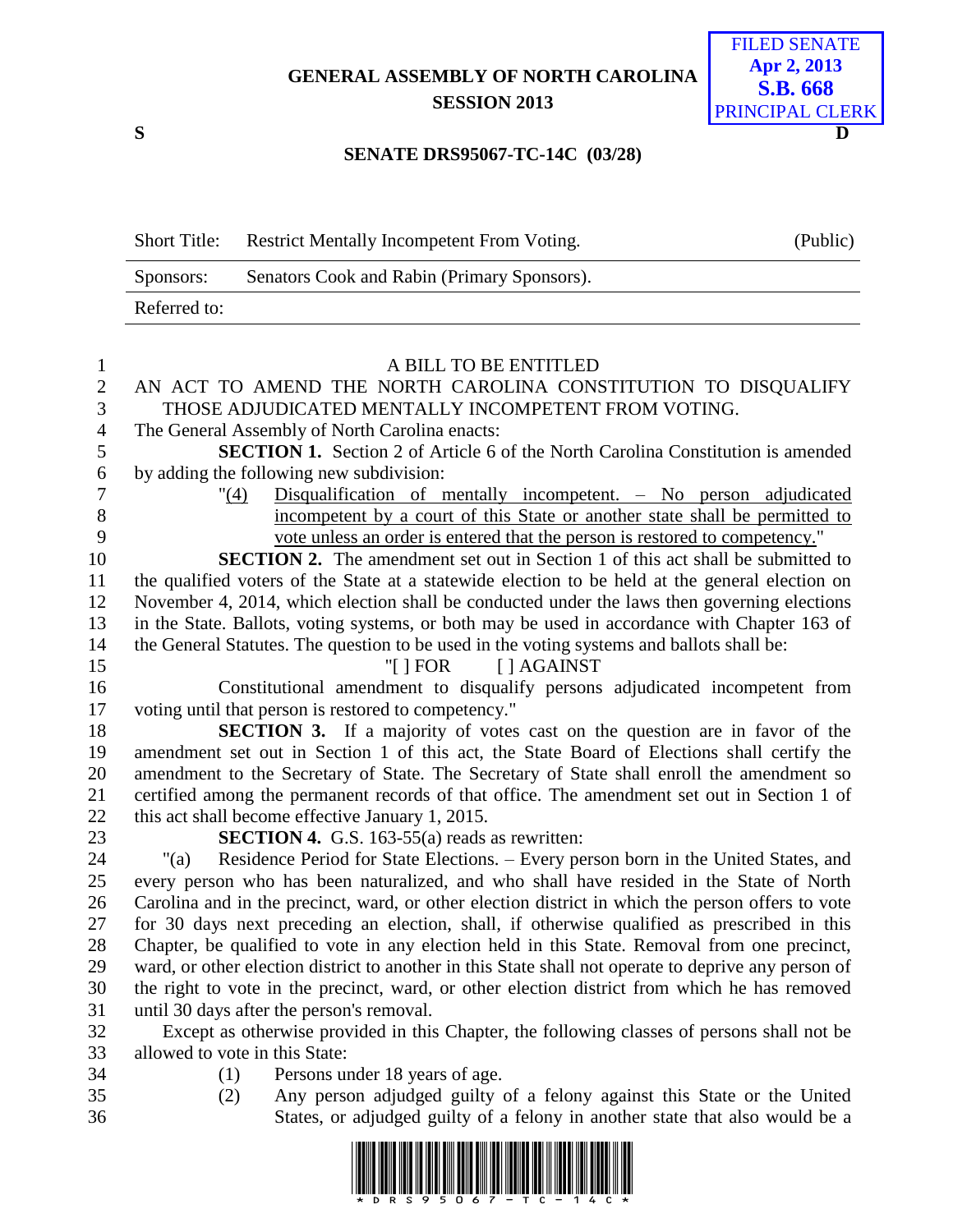| <b>Session 2013</b><br><b>General Assembly of North Carolina</b> |                                                                                                     |  |
|------------------------------------------------------------------|-----------------------------------------------------------------------------------------------------|--|
|                                                                  | felony if it had been committed in this State, unless that person shall be first                    |  |
|                                                                  | restored to the rights of citizenship in the manner prescribed by law.                              |  |
| (3)                                                              | Any person adjudicated incompetent in this State or another state, unless an                        |  |
|                                                                  | order is entered adjudicating that the person is restored to competency."                           |  |
|                                                                  | <b>SECTION 5.</b> G.S. 163-82.1 $(c)(2)$ reads as rewritten:                                        |  |
| "(2)                                                             | The registrant becomes disqualified through death, conviction of a felony,                          |  |
|                                                                  | adjudication of incompetence, or removal out of the county; or"                                     |  |
|                                                                  | <b>SECTION 6.</b> G.S. 163-82.6(e)(1) reads as rewritten:                                           |  |
| "(1)                                                             | Include those who during that time period are naturalized as citizens of the                        |  |
|                                                                  | United States or who States, who are restored to citizenship after a                                |  |
|                                                                  | conviction of a felony; felony, or who are adjudicated as restored to                               |  |
|                                                                  | competency; but"                                                                                    |  |
|                                                                  | <b>SECTION 7.</b> G.S. 163-82.14 is amended by adding a new subsection to read:                     |  |
| $"({c}1)$                                                        | Adjudication of Incompetence. – The State Board of Elections, on or before the 15th                 |  |
|                                                                  | day of each month, shall report to the county board of elections of the county the name, county     |  |
|                                                                  | of residence, and residence address, if available, of each individual for whom an order             |  |
|                                                                  | adjudicating the individual incompetent has been entered in the county in the preceding             |  |
|                                                                  | calendar month. When a county board of elections receives the notice relating to a resident of      |  |
|                                                                  | that county and that person is registered to vote in that county, the board shall, after giving 30  |  |
|                                                                  | days' written notice to the voter at his or her registration address, and if the voter makes no     |  |
|                                                                  | objection, remove the person's name from its registration records. If the voter notified the        |  |
|                                                                  | county board of elections of his or her objection to the removal within 30 days of the notice, the  |  |
|                                                                  | chair of the board of elections shall enter a challenge under G.S. $163-85(c)(5)$ , and the notice  |  |
|                                                                  | the county board received pursuant to this subsection shall be prima facie evidence for the         |  |
|                                                                  | preliminary hearing that the registrant was adjudicated incompetent."                               |  |
|                                                                  | <b>SECTION 8.</b> G.S. 163-82.20(i) reads as rewritten:                                             |  |
| "(i)                                                             | Ineligible Applications Prohibited. – No person shall make application to register or               |  |
|                                                                  | preregister to vote under this section if that person is ineligible on account of age, citizenship, |  |
|                                                                  | lack of residence for the period of time provided by law, or because of conviction of a             |  |
|                                                                  | felony felony or adjudication of incompetence."                                                     |  |
|                                                                  | <b>SECTION 9.</b> Article 7A of Chapter163 of the General Statutes is amended by                    |  |
| adding a new section to read:                                    |                                                                                                     |  |
|                                                                  | "§ 163-82.20B. Voter registration upon adjudication of competence.                                  |  |
|                                                                  | The State Board of Elections and the Administrative Office of the Courts shall jointly              |  |
|                                                                  | develop and implement educational programs and procedures for persons to apply to register to       |  |
|                                                                  | vote at the time an order is entered that they are restored to competency. Those procedures shall   |  |
|                                                                  | be designed to do both of the following:                                                            |  |
| (1)                                                              | Inform the person that the restoration of competency removes the person's                           |  |
|                                                                  | disqualification from voting, but that in order to vote the person must                             |  |
|                                                                  | register to vote.                                                                                   |  |
| (2)                                                              | Provide an opportunity to that person to register to vote.                                          |  |
|                                                                  | At a minimum, the program shall include a written notice to the person whose competency             |  |
|                                                                  | has been restored, informing that person that the person may now register to vote with a voter      |  |
|                                                                  | registration form enclosed with the notice."                                                        |  |
|                                                                  | <b>SECTION 10.</b> G.S. 163-85(c) reads as rewritten:                                               |  |
| " $(c)$                                                          | Grounds for Challenge. – Such challenge may be made only for one or more of the                     |  |
| following reasons:                                               |                                                                                                     |  |
| (1)                                                              | That a person is not a resident of the State of North Carolina, or Carolina.                        |  |
| (2)                                                              | That a person is not a resident of the county in which the person is                                |  |
|                                                                  | registered, provided that no such challenge may be made if the person                               |  |